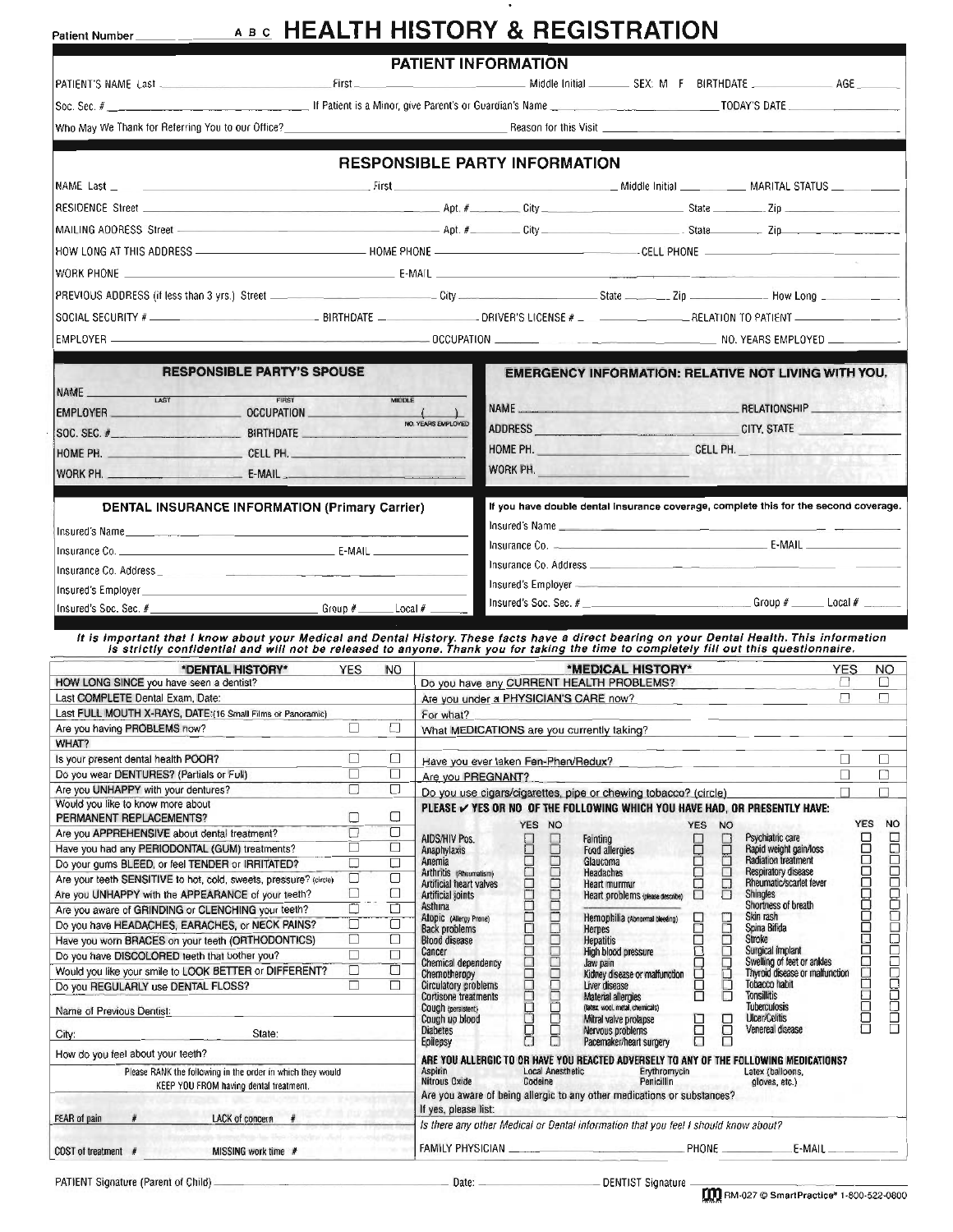# *NOTICE OF PRIVACY PRACTICES*

*IF YOU HAVE ANY QUESTIONS ABOUT THIS NOTICE PLEASE CONTACT OUR PRIVACY CONTACT.*

#### MARY ADAMS

#### **GOLDSTONE, KHALIL, AND ASSOCIATES**

#### **THIS NOTICE DESCRIBES HOW DENTAL/ MEDICAL INFORMATION ABOUT YOU MAY BE USED AND DISCLOSED AND HOW YOU CAN GET ACCESS TO THIS INFORMATION.**

This Notice of Privacy Practices describes how we may use and disclose your protected health information to carry out treatment, payment or health care operations and for other purposes that are permitted or required by law.

**We are required to abide by the terms of this Notice of Privacy Practices. We may change the terms of our notice, at any time. The new notice will be effective for all protected health information that we maintain at that time.**

#### USES AND DISCLOSURES OF PROTECTED HEALTH INFORMATION BASED UPON YOUR WRITTEN **CONSENT**

You will be asked by your dentist to sign a consent/ acknowledgement form. By signing the consent/acknowledgement form, your dentist, our office staff and others outside of our office that are involved in your care and treatment for the purpose of providing health care services to you may also use and disclose you PHI (protected health information) to pay your health care bills and to support the operation if the dentist's office.

Following are examples of the types of uses and disclosures of your protected health care information that the dentist's office is permitted to make once you have signed our consent/ acknowledgement form.

**Treatment:** We will use and disclose your protected health information to provide, coordinate, or manage your dental care and any related services. This includes the coordination or management of your dental care with a third party that has already obtained your permission to have access to your protected health information.

**Payment:** Your protected dental information will be used, as needed, to obtain payment for your dental services. This may include certain activities that your dental insurance plan may undertake before it approves or pays for the dental care services we recommend for you such as; making a determination of eligibility or coverage for insurance benefits, reviewing services provided to you for medical necessity, and undertaking utilization review activities.

**Healthcare Operations:** We may use or disclose, as needed, your protected health information in order to support the business activities of your dentist's practice. These activities include, but are not limited to, quality assessment activities, employee review activities, training of medical students, licensing, marketing and fundraising activities, and conducting or arranging for other business activities.

In addition, we may use a sign-in sheet at the registration desk where you will be asked to sign your name and indicate your dentist. We may also call you by name in the waiting room when your dentist is ready to see you. We may use or disclose your protected health information, as necessary, to contact you to remind you of your appointment.

We will share your protected health information with third party "business associates" that perform various activities (e.g., billing, transcription services) for the practice. Whenever an arrangement between our office and a business associate involves the use or disclosure of your protected health information, we will have a written contract that contains terms that will protect the privacy of your protected health information.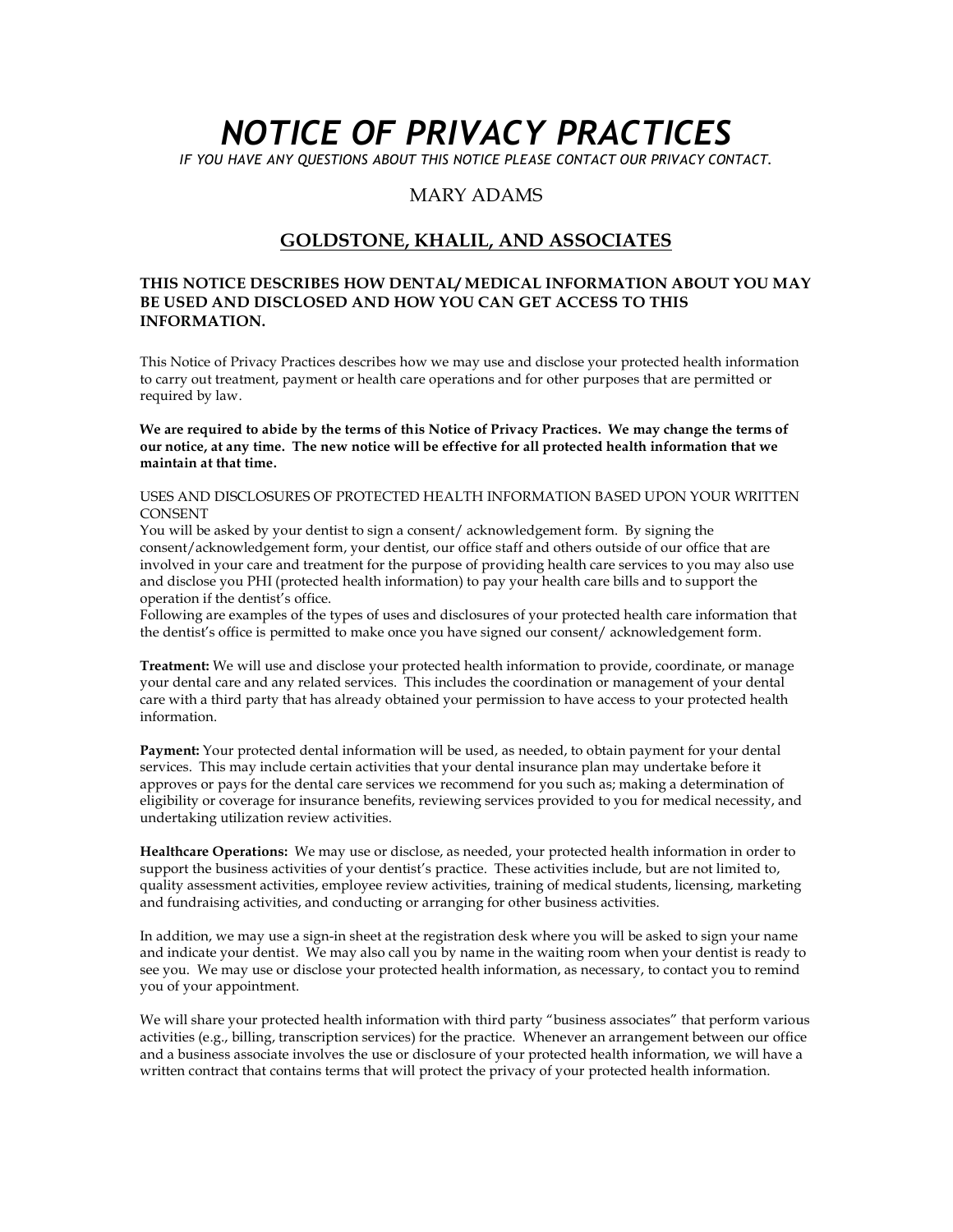We may use or disclose your protected health information, as necessary, to provide you with information about treatment alternatives or other health-related benefits and services that may be of interest to you. We may also use and disclose your protected health information for other marketing activities. For example, your name and address may be used to send you a newsletter about our practice and the services we offer. We may also send you information about the products or services that we believe may be beneficial to you. You may contact out Privacy Contact to request that these materials not be sent to you.

Other uses and disclosures of your protected health information will be made only with your written authorization, unless otherwise permitted or required by law as described below. You may revoke this authorization, at any time, in writing, except to the extent that your dentist or the dentist's practice has taken an action in reliance on the use or disclosure indicated in the authorization.

#### **Other Permitted and Required Uses and Disclosures That May Be Made With Your Consent, Authorizations, or Opportunity to Object.**

We may use and disclose your protected health information in the following instances. You have the opportunity to agree or object to the use or disclosure of all or part of your protected health information. If you are not present or able to agree or object to the use or disclosure of the protected health information, then your dentist may, using professional judgment, determine whether the disclosure is in your best interest. In this case, only the protected health information that is relevant to your health care will be disclosed.

**Others involved in your Healthcare:** Unless you object, we may disclose to a member of your family, a relative, a close friend, or any other person you identify, your health information that directly relates to that person's involvement in your dental care. If you are unable to agree or object to such a disclosure, we may disclose such information as necessary if we determine that it is in your best interest based on our professional judgment. We may use or disclose protected health information to notify or assist in notifying a family member, personal representative or any other person that is responsible for your care of your location, general condition or death. Finally, we may use or disclose your protected health information to an authorized public or private entity to assist in disaster relief efforts and to coordinate uses and disclosures to family or other individuals involved in your health care.

**Emergencies:** We may use or disclose your protected health information in an emergency treatment situation. If this happens, your dentist shall try to obtain your consent as soon as reasonably practicable after the delivery of treatment. If your dentist or another dentist in the practice is required by law to treat you, and the dentist has attempted to obtain your consent, but is unable to obtain your consent, he or she may still use or disclose your protected health information to treat you.

**Communication Barriers:** We may use and disclose your protected health information if your dentist or another dentist in the practice attempts to obtain consent from you but is unable to do so due to substantial communication barriers and the dentist determines, using professional judgment, that you intend to consent to use or disclosure under the circumstances.

#### **We may use or disclose your protected health information in the following situations without your treatment your consent of authorization:**

**When required By Law, Public Health, Communicable Disease, Health Oversight, Abuse or Neglect, Food and Drug Administration, Legal Proceedings, Law Enforcement ,Coroners, Funeral Directors, and Organ Donation, Criminal Activity, Military Activity, Inmates and National Security:**

**Required Uses and Disclosures:** Under the law, we must make disclosures to you and when required by the Secretary of the Department of Health and Human Services to investigate or determine our compliances.

#### **You have the right to inspect and copy your protected health information**

You have the right to request a restriction of your protected health information. This means you may ask us not to use or disclose any part of your protected health information for the purpose of treatment, payment, or healthcare operations. You may also request that any part of your protected health information not be disclosed to family members or friends who may be involved in your care or for notification purposes as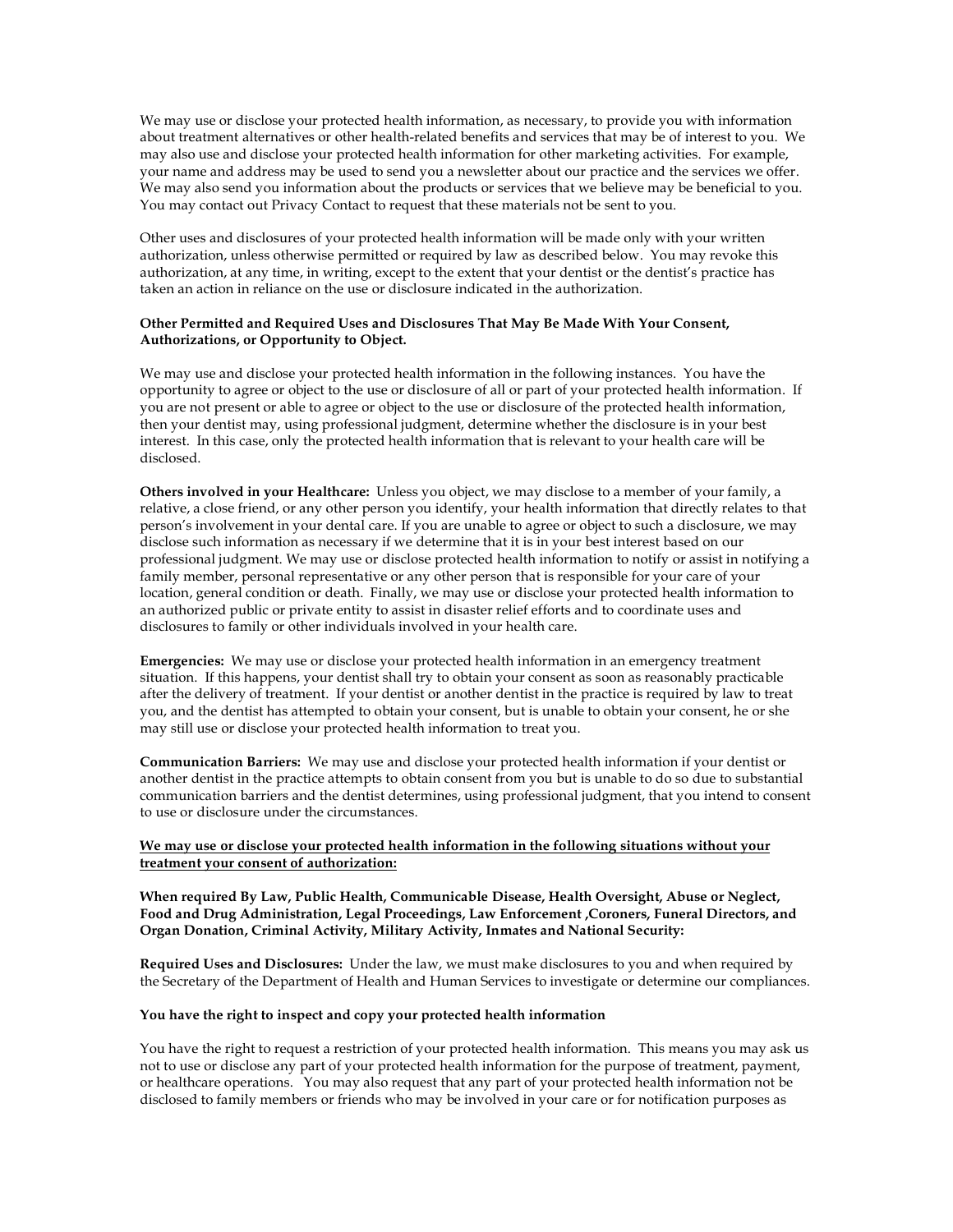described in this Notice of Privacy Practices. Your request must state the specific restriction requested and to whom you want the restriction to apply.

Your dentist is not required to agree to a restriction that you request. If dentist believe it is in your best interest to permit use and disclosure of your protected health information, your protected health information will not be restricted. If your dentist does agree to the requested restriction, we may not use or disclose your protected health information in violation of that restriction unless it is needed to provide emergency treatment.

You have the right to request to receive confidential communications from us by alternative means or at an alternative location. We will accommodate reasonable requests. We may also condition this accommodation by asking you for information as to how payment we be handled or specification of an alternative address or other method of contact. We will not request an explanation from you as to the basis for the request. Please make this request in writing to you Privacy Contact.

You may have the right to have your dentist amend your protected health information. This means you may request an amendment of protected health information about you in a designated record set for as long as we maintain this information. In certain cases, we may deny your request for an amendment. If we deny your request for amendment, you have the right to file a statement of disagreement with us and we may prepare a rebuttal to your statement and will provide you with a copy of any such rebuttal.

You have the right to receive an accounting of certain disclosures we have made, if any, of your protected health information. This right applies to disclosures for purposes other than treatment, payment, or healthcare operations as described in this Notice of Privacy Practices.

You have the right to obtain a paper copy of this notice from us, upon request, even if you have agreed to accept this notice electronically.

#### **Complaints**

You may complain to us or to the Secretary of Health and Human Services if you believe your privacy rights have been violated by us. You may file a complaint with us by notifying our privacy contact of your complaint. We will not retaliate against you for filing a complaint.

THIS NOTICE WAS PUBLISHED AND BECOMES **EFFECTIVE** ON/ OR AFTER **FEBRUARY 11, 2008**

## **HPPA NOTICE OF PRIVACY PRACTICES**